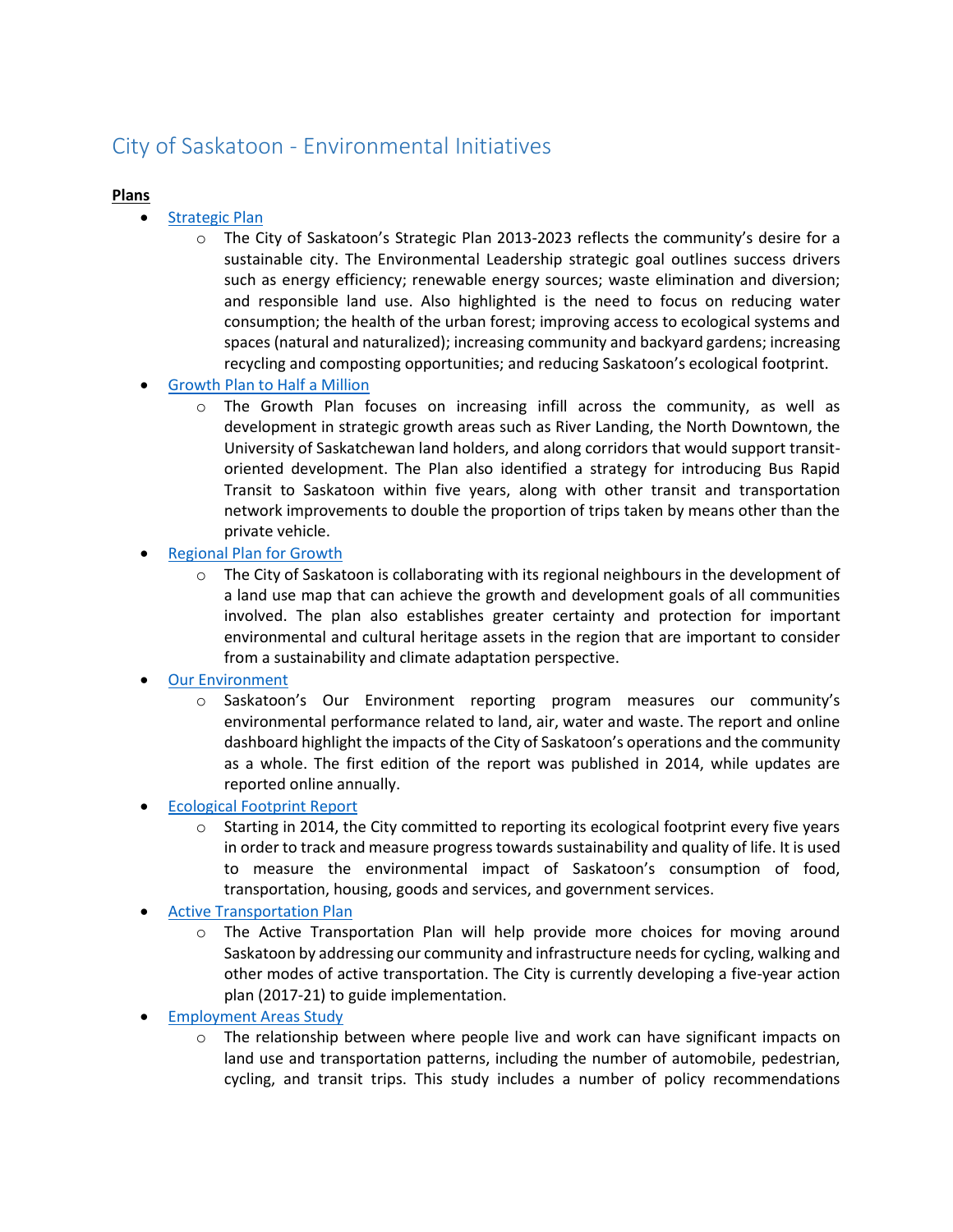centered on achieving employment areas that are well-designed, located closer to where people live, accessible by all transportation modes, and maintain a strong City Centre.

- [Local Area](https://www.saskatoon.ca/business-development/planning/neighbourhood-planning/local-area-planning) Plans
	- o Local Area Planning is a public, participation-based approach to developing comprehensive neighbourhood plans that enable residents, business owners, property owners, community groups, and other stakeholders to provide direct input into determining the future of their community. These plans set out objectives and policies, many of which are focused on environmental and social well-being, to guide the growth and development of Saskatoon's neighbourhoods.
- [Waste Diversion Opportunities Report](https://www.saskatoon.ca/sites/default/files/documents/corporate-performance/environmental-corporate-initiatives/waste-minimization/waste_diversion_opportunities_report_-_final.pdf)
	- $\circ$  In 2016, the City of Saskatoon completed its first-ever year-round, comprehensive, community-wide waste characterization study. The findings are included in Saskatoon's Waste Diversion Opportunities Report, the results of which will be used to formulate a Waste Diversion Plan, which will outline the City's strategy to divert 70% of waste from the landfill by 2023.
- [Green Infrastructure Strategy](https://www.saskatoon.ca/sites/default/files/documents/corporate-performance/environmental-corporate-initiatives/report_-_green_infrastructure_strategy_update.pdf)
	- o This project is the first step toward ensuring a sustainable and biodiverse city through consideration of natural and supportive areas as both important infrastructure and as part of valuable ecological systems. Mapping tools will be used to develop a classification system for natural areas and to create an asset management framework to quantify the value of the city's green infrastructure.

## **Policies**

- [Official Community Plan](https://www.saskatoon.ca/business-development/planning/community-plans-strategies/official-community-plan) (Bylaw 8769)
	- $\circ$  The City of Saskatoon's Official Community Plan (OCP) is currently undergoing review. The revised OCP will include a greater focus on sustainability and establish the City of Saskatoon's role in, for example, supporting a local, sustainable food system; green buildings and energy sources; and natural areas and biodiversity.
- [Environmental Policy](https://www.saskatoon.ca/sites/default/files/documents/city-clerk/civic-policies/C02-036.pdf) (C02-036)
	- $\circ$  This policy states the intentions and objectives of the City of Saskatoon with regards to environmental performances and sustainability.
- [Corporate Purchasing Policy](https://www.saskatoon.ca/city-hall/city-bylaws-policies/policies) (A02-027)
	- $\circ$  This policy includes an environmental purchasing section, which states that purchasing should consider environmentally preferred products and services.
- Sustainable Procurement
	- $\circ$  The City of Saskatoon is developing new procurement policies, procedures and tools that will include a full range of sustainable purchasing activities and reflect best practices in Canada. Beginning with a new Supplier Code of Conduct and Supplier Leadership Questionnaire, the new policy will apply broadly across the corporation using tools such as Total Cost of Ownership and eco-labelled product specifications.
- Civic Vehicles (A07-020)
	- o This policy includes a section that restricts civic vehicle and equipment idling after more than three consecutive minutes, between -5 and 27 degrees Celsius (°C).
- [Wetland Policy](https://www.saskatoon.ca/sites/default/files/documents/city-clerk/civic-policies/C09-041.pdf) (C09-041)
	- o This policy provides guidance to landowners, developers and municipal staff on achieving responsible integration of wetlands into the urban environment.
- [Source Control Programs](https://www.saskatoon.ca/services-residents/power-water/water-wastewater/sewer-use-bylaw) for the Sanitary Sewer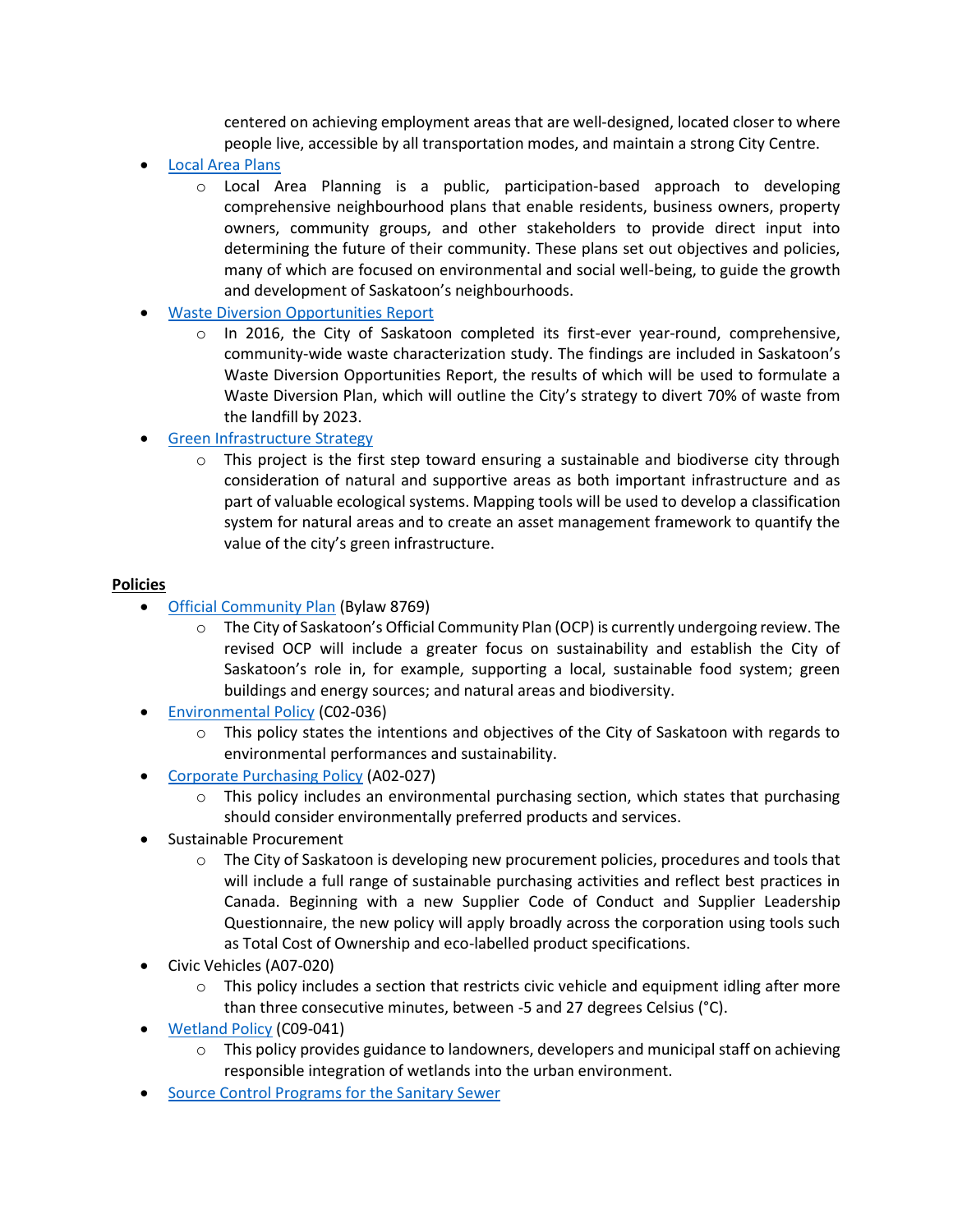- $\circ$  In 2017, the City updated the sanitary sewer use bylaw to better align with Canada's Municipal Wastewater Effluent Strategy. Businesses with the potential to release waste water containing substances of concern are required to participate in a source control program and work with the City to address the risk posed by their discharge.
- [Storm Water Utility](https://www.saskatoon.ca/services-residents/power-water/water-wastewater/storm-water/storm-water-utility)
	- $\circ$  Saskatoon's storm water utility has implemented an incentive to reduce runoff from commercial and industrial properties.

## **Programs and Projects**

- [Environmental Cash Grant](https://www.saskatoon.ca/community-culture-heritage/get-involved/grants)
	- o The City of Saskatoon annually allocates \$20,000 to local non-profit organizations to implement initiatives that relate to the protection of the environment; conservation of natural resources; protection of our water resources; and/or environmental communications, education or research.
- [Student Action for a Sustainable Future](https://www.saskatoon.ca/community-culture-heritage/our-environment/community-environmental-programs)
	- $\circ$  The program engages teachers and students in learning, action, and inquiry in areas of energy, waste, water, food, biodiversity, and transportation. Projects lead to measurable greenhouse gas reductions, as well as other sustainability benefits in students' classrooms, schools, households, and the community.
- [Meewasin Valley Authority](http://meewasin.com/)
	- $\circ$  The City, in conjunction with the University of Saskatchewan and the Province of Saskatchewan, fund the Meewasin Valley Authority (MVA). This Conservation Agency is governed by the Meewasin Valley Authority Act and is responsible for the stewardship of the River Valley and other significant natural areas in the Saskatoon Region. They provide official Development Review under the MVA Act, as well as provide conservation management, recreation, and educational services within their jurisdiction.
- [South Saskatchewan River Watershed Stewards](https://www.wsask.ca/) 
	- $\circ$  The City participates in regional water and watershed management in partnership with the South Saskatchewan River Watershed Stewards.
- [Master Naturalist Program](http://www.npss.sk.ca/news-and-events/9)
	- $\circ$  The City is working with a number of partners, including the South Saskatchewan River Watershed Stewards and the Native Plant Society of Saskatchewan, to offer a Saskatoon Master Naturalists program to interested residents.
- [Yellow Fish Road](http://meewasin.com/events/yellow-fish-road)
	- o Meewasin, Partners for the Saskatchewan River Basin, Trout Unlimited Canada, and the City of Saskatoon are helping improve water quality in the South Saskatchewan River by participating in the Yellow Fish Road program. The program engages residents and youth in activities such as painting storm sewers with yellow fish and educating people about the impacts of storm water pollution on our freshwater sources.
- [Low Impact Development Guidelines](https://www.saskatoon.ca/sites/default/files/documents/transportation-utilities/construction-design/new-neighbourhood-design/low_impact_development_design_guide.pdf)
	- $\circ$  The storm water utility has developed low impact development guidelines to encourage on-site management of storm water. This helps reduce pollutants from entering our waterways and prevent flooding.
- **[Healthy Yards](http://www.saskatoon.ca/healthyyards)** 
	- $\circ$  The Healthy Yards partnership offers information and hands-on education on sustainable gardening practices for the prairies. It focuses on water conservation, home composting, pesticide reduction, biodiversity, local food, and storm water management.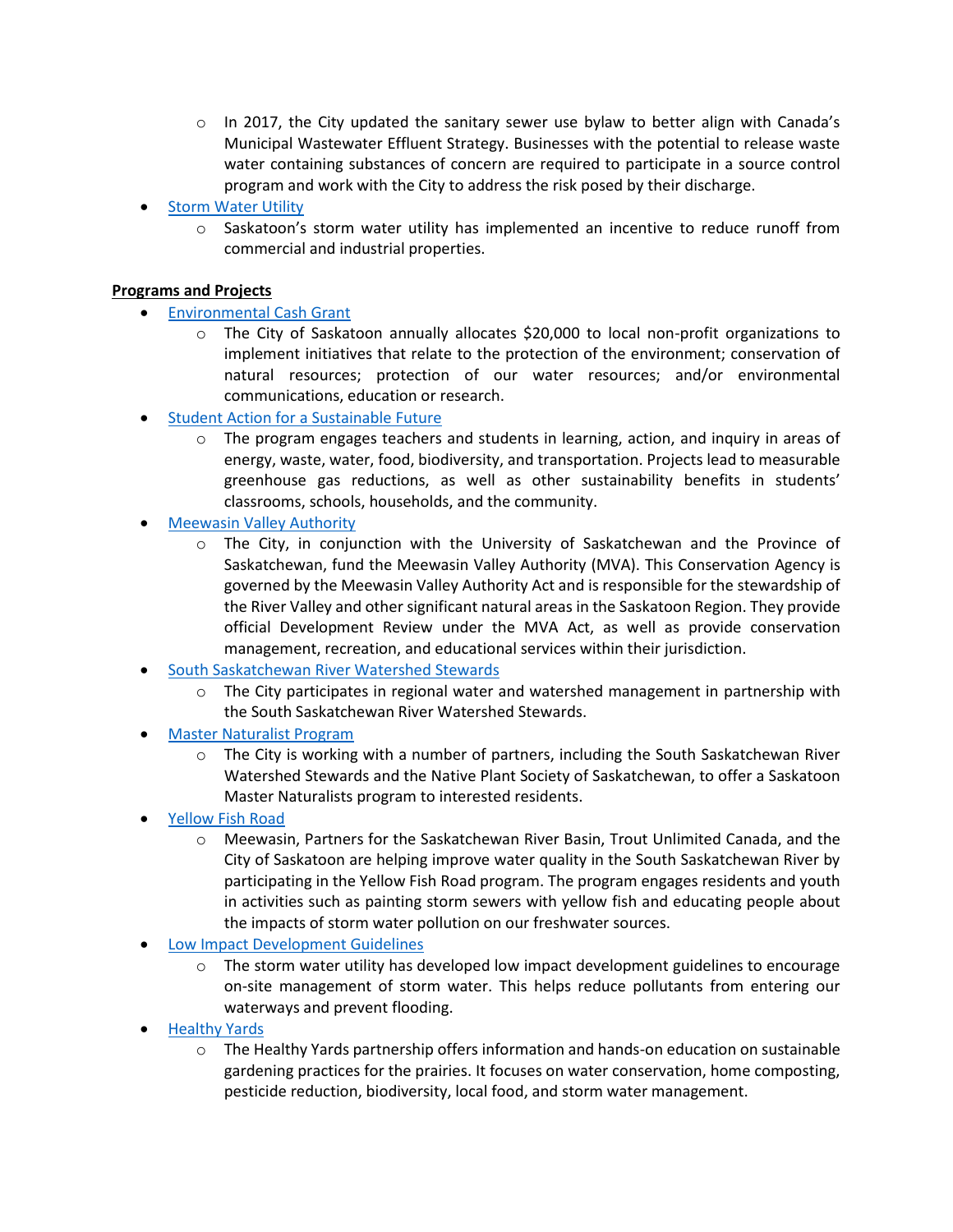- [Community, Allotment and Vacant Lot Gardens](https://www.saskatoon.ca/services-residents/housing-property/yard-garden/gardens)
	- o Community volunteers may form non-profit collectives in order to garden on City-owned property, such as parks.
	- $\circ$  Allotment Gardens are garden plots operated by the City of Saskatoon and rented out to individuals to support food security.
	- $\circ$  Non-profit community organizations with a significant mandate in food security can apply to use vacant City-owned property for growing food.
- [Boulevard Gardening](http://www.saskatoon.ca/boulevards)
	- o Saskatoon's Boulevard Maintenance and Gardening Guidelines were completed in 2015 to allow and encourage residents to garden on the boulevards adjacent to their homes.
- [Lead Service Line replacements](https://www.saskatoon.ca/services-residents/power-water/water-wastewater/drinking-water/lead-pipes-drinking-water)
	- $\circ$  The most effective way to reduce lead levels in drinking water is to remove all lead sources from the plumbing system. Therefore, the City has developed a cost-sharing program to replace residential lead service lines and education materials to advise residents to replace old plumbing fixtures that may contain lead.
- [Soils Handling Strategy](https://www.saskatoon.ca/community-culture-heritage/environment/soil-handling-strategy)
	- $\circ$  Saskatoon's Soil Handling Strategy focuses on the management of contaminated and clean soils from City construction projects. Results include education and training advisory services and tools to plan for and manage contaminated soils throughout the course of a construction project.
- Corporate Spill Response
	- $\circ$  The goal of this project is to develop a corporate-wide approach to spills that may impact sensitive environments. The City already has robust protocols for spills that are directly related to public safety; however, there is less capacity to respond to spills that may have only environmental impacts.
- [Western Yellowhead Air Management Zone](http://www.wyamz.ca/home/index.php)
	- The City participates in regional air quality management in partnership with the Western Yellowhead Air Management Zone.
- Solar Power
	- o The [Saskatoon Solar Power Demonstration Site](https://www.saskatoon.ca/services-residents/power-water/saskatoon-light-power/solar-power-demonstration-site-website) is a collaboration between Saskatoon Light & Power, the Saskatchewan Environmental Society Solar Co-operative, and Saskatchewan Polytechnic. The Site is located at the Landfill Gas Power Generation Facility at the landfill.
	- o A [Facilitating Solar Energy Opportunities in Saskatoon](https://apps2.saskatoon.ca/tpapp/eamm_public/Meeting?Id=d01676fb-3469-4339-b14b-523db22a21d3&Agenda=Agenda&lang=English#29) report was prepared for City Council in 2017, which included input from stakeholders from the renewable energy generation sector, in particular, the solar industry.
- Energy Performance Contracting
	- $\circ$  The City of Saskatoon is making green improvements in approx. 20 civic facilities. Energy Performance Contracting is a unique form of procurement, whereby an Energy Services Company performs energy and water audits, retrofits civic buildings, and guarantees savings. The loan for the capital costs is repaid from avoided utility expenditures, which are measured, verified and guaranteed.
- **[Landfill Gas Collection & Power Generation System](https://www.saskatoon.ca/services-residents/power-water/saskatoon-light-power/clean-power-generation-initiatives)** 
	- The system, which began operation in 2014, is operated by the City of Saskatoon. By collecting methane gas from the landfill, the City has reduced greenhouse gas emissions by over 45,000 tonnes per year, produced enough energy to power 1,300 homes each year, and improved air quality and reduced odours at the landfill. The system currently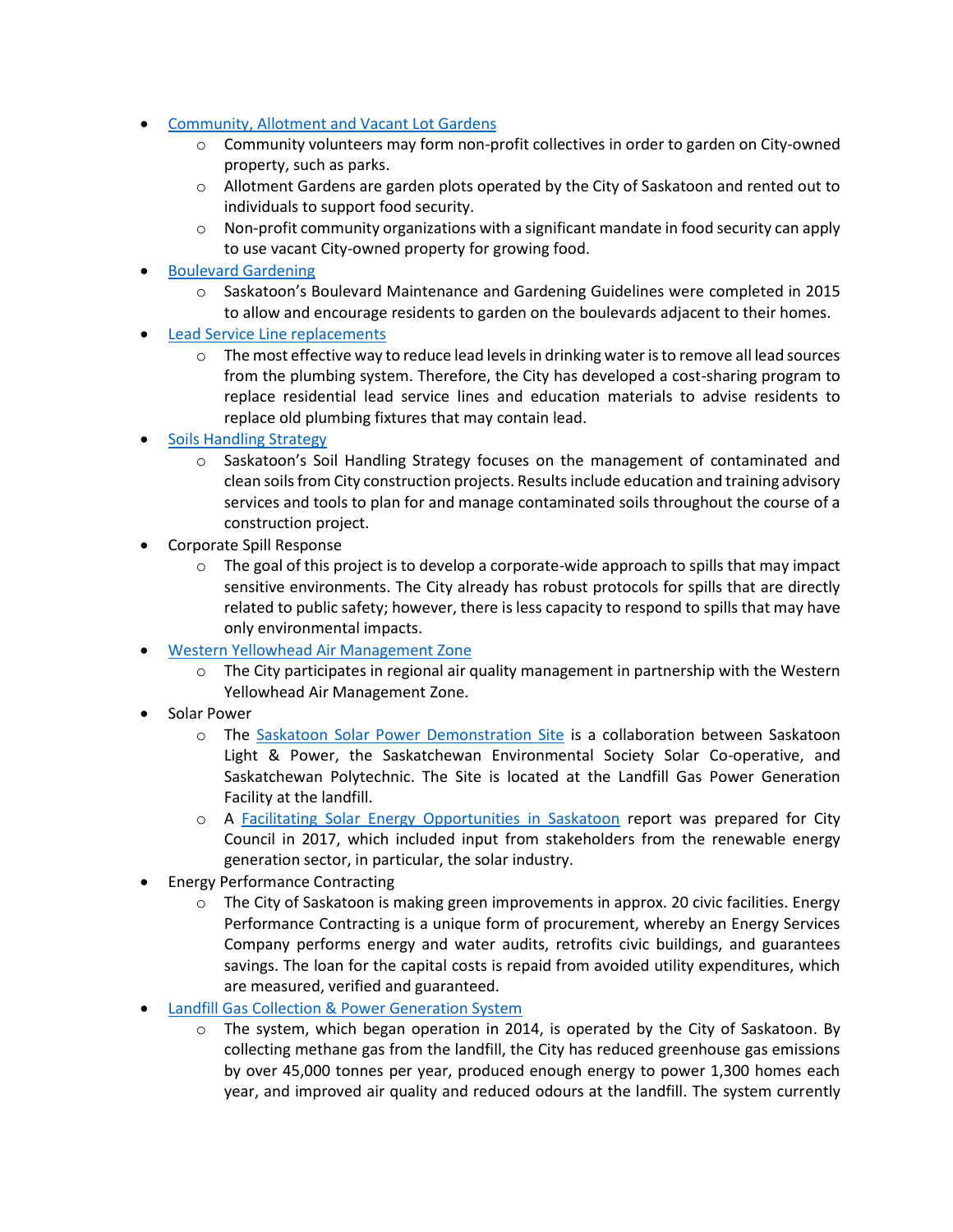generates approx. \$1.3 million in annual revenue. Expansion opportunities are currently being explored.

- Combined Heat and Power
	- $\circ$  The City of Saskatoon installed natural gas Combined Heat and Power (CHP) units at two swimming pools in 2014 to provide supplemental heating of pool water, space heating, and domestic hot water. A 265 kWe (400 kW thermal) natural gas burning unit was installed at the Shaw Centre and a 155 kWe (220 kW thermal) natural gas burning unit was installed at Lakewood Civic Centre. The electrical generation reduces the electricity purchased by the City from SaskPower and the waste heat from the reciprocating engines is delivered to the facilities heating loops. Electricity generation, heat generation, and natural gas consumption are all monitored and reported. Lessons learned from the demonstration projects have been shared with a Saskatchewan CHP working group, the Building Saskatchewan Green Conference, and multiple industry representatives and building owners. Site tours and more information on the project are provided upon request as part of this technology demonstration project. The City has also operated two CHP units at its Landfill Gas Collection & Power Generation facility since 2014.
- [Advanced Metering Infrastructure](https://www.saskatoon.ca/services-residents/power-water/saskatoon-light-power/smart-meters)
	- $\circ$  Smart meters are electronic meters that measure and record actual power and water usage by time intervals throughout the day. That data will be used to quickly and easily communicate with customers about their energy and water use, encourage conservation, and detect leaks and other high-usage variances. Most of the meters have now been installed and options to deliver an online customer platform are being explored.
- Saskatoon Light & Power Educational Programming
	- $\circ$  The In-Home Display Program allows customers to borrow an electricity monitor for a one-month period to learn when and how much electricity they use. They also offer 20- 30 [school tours](https://www.saskatoon.ca/services-residents/power-water/saskatoon-light-power/school-tours) annually that align with the SK science curriculum. Students learn how our electricity system can be safe, smart, and sustainable.
- [Recovery Park](https://www.saskatoon.ca/services-residents/waste-recycling/recycling/recovery-park)
	- $\circ$  Plans are in place to construct a new waste diversion centre to divert waste from the landfill, including construction and demolition waste, recyclables, organics, hazardous materials, and reusable items. By recovering these materials, it promotes reuse and recycling, as well as reduces the pressure on landfill airspace.
- [Curbside Recycling](https://www.saskatoon.ca/services-residents/waste-recycling/recycling) an[d Multi-Unit Recycling](https://www.saskatoon.ca/services-residents/waste-recycling/recycling)
	- $\circ$  Loraas Recycle delivers Saskatoon's curbside recycling program for single-family homes, while Cosmopolitan Industries provides recycling services for multi-unit condominium and apartment complexes.
- [Recycling Depots](https://www.saskatoon.ca/services-residents/waste-recycling/recycling/recycle-depots)
	- o Four Recycling Depots are available for residents to use for free. The same clean, unsorted materials are accepted at the depots as through the residential recycling programs.
- Newcomer Recycling & Composting Workshops
	- $\circ$  The City of Saskatoon works with the Open Door Society to facilitate recycling and composting workshops for new Canadians.
- Public Space Recycling
	- Recycling options for paper and beverage containers are available in Business Improvement Districts (BIDs), Parks, and at the River Landing site.
- [Compost Depots](https://www.saskatoon.ca/services-residents/waste-recycling/composting)